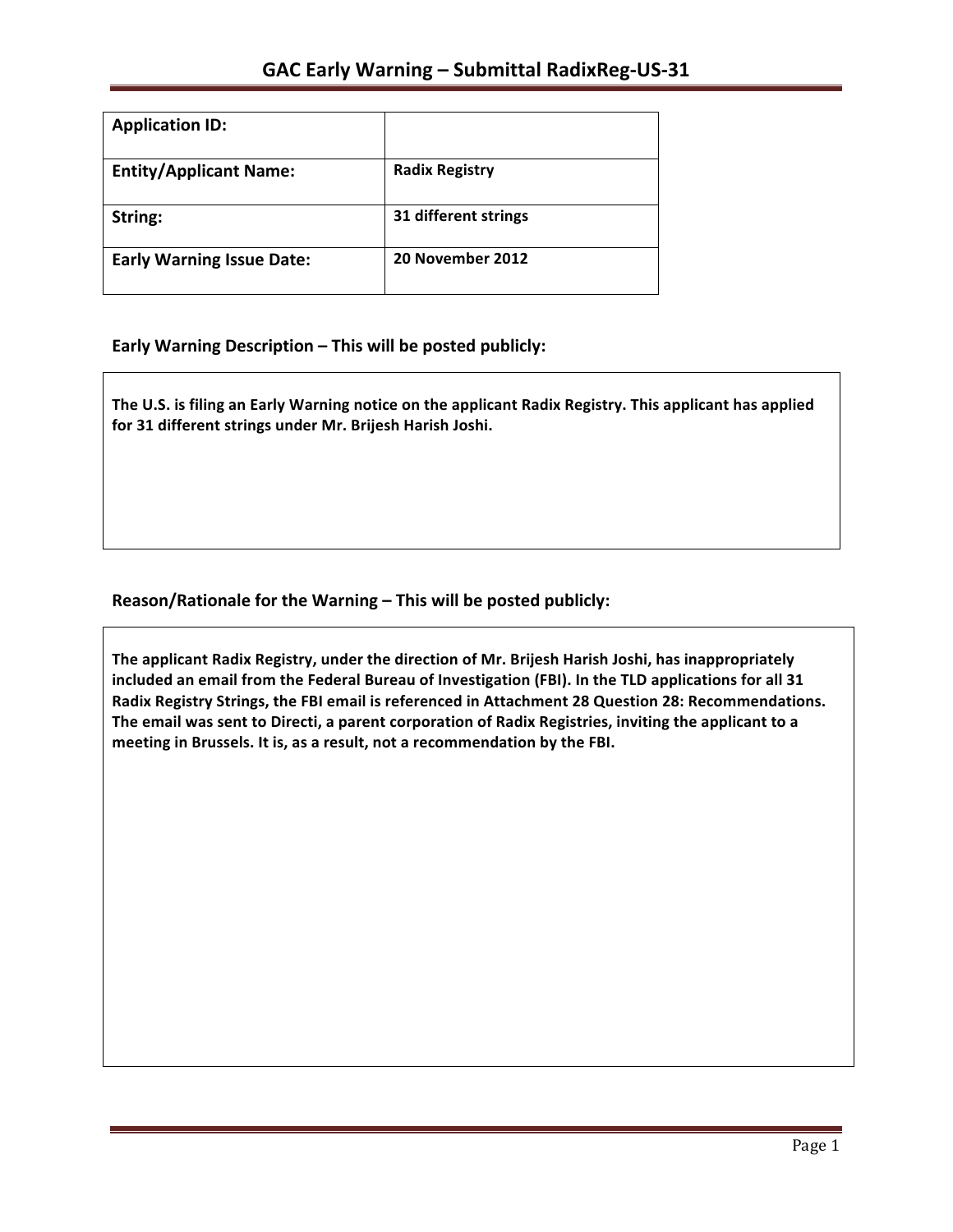### **Possible Remediation steps for Applicant – This will be posted publicly:**

### GAC Member(s) to identify possible remediation steps to be taken by the applicant

- The applicant for the string tries to address the concerns raised by the Early Warning
- The applicant should withdraw their application based on the information provided above

## **Further Notes from GAC Member(s) (Optional) – This will be posted publicly:**

# **INFORMATION FOR APPLICANTS**

# **About GAC Early Warning**

The GAC Early Warning is a notice only. It is not a formal objection, nor does it directly lead to a process that can result in rejection of the application. However, a GAC Early Warning should be taken seriously as it raises the likelihood that the application could be the subject of GAC Advice on New gTLDs or of a formal objection at a later stage in the process. Refer to section 1.1.2.4 of the Applicant Guidebook (http://newgtlds.icann.org/en/applicants/agb) for more information on GAC Early Warning.